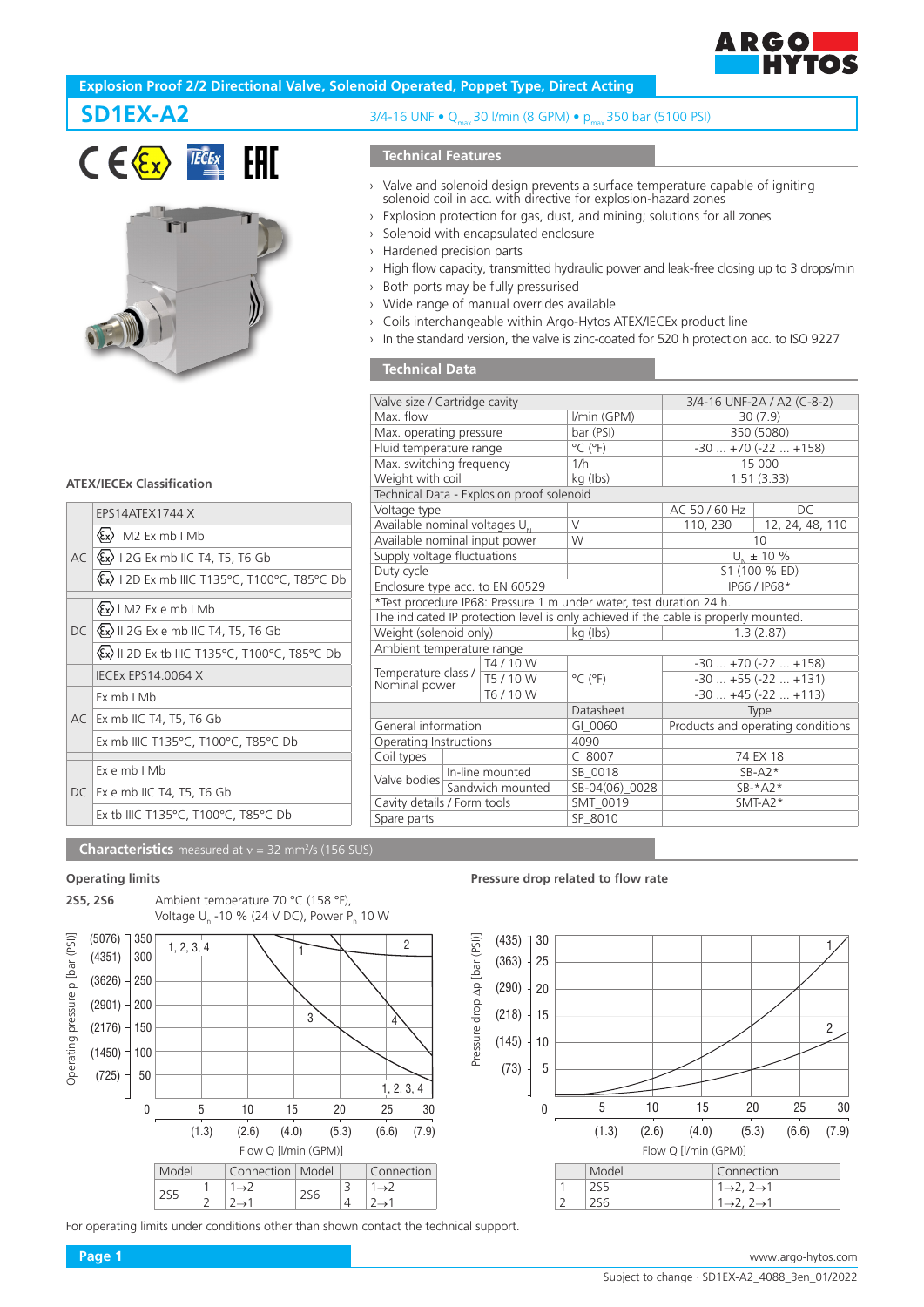



**Manual Override** in millimeters (inches)



In case of solenoid malfunction or power failure, the spool of the valve can be shifted by manual override. For alternative manual overrides contact our technical support.



Besides the shown, commonly used valve versions other special models are available. Contact our technical support for their identification, feasibility and operating limits.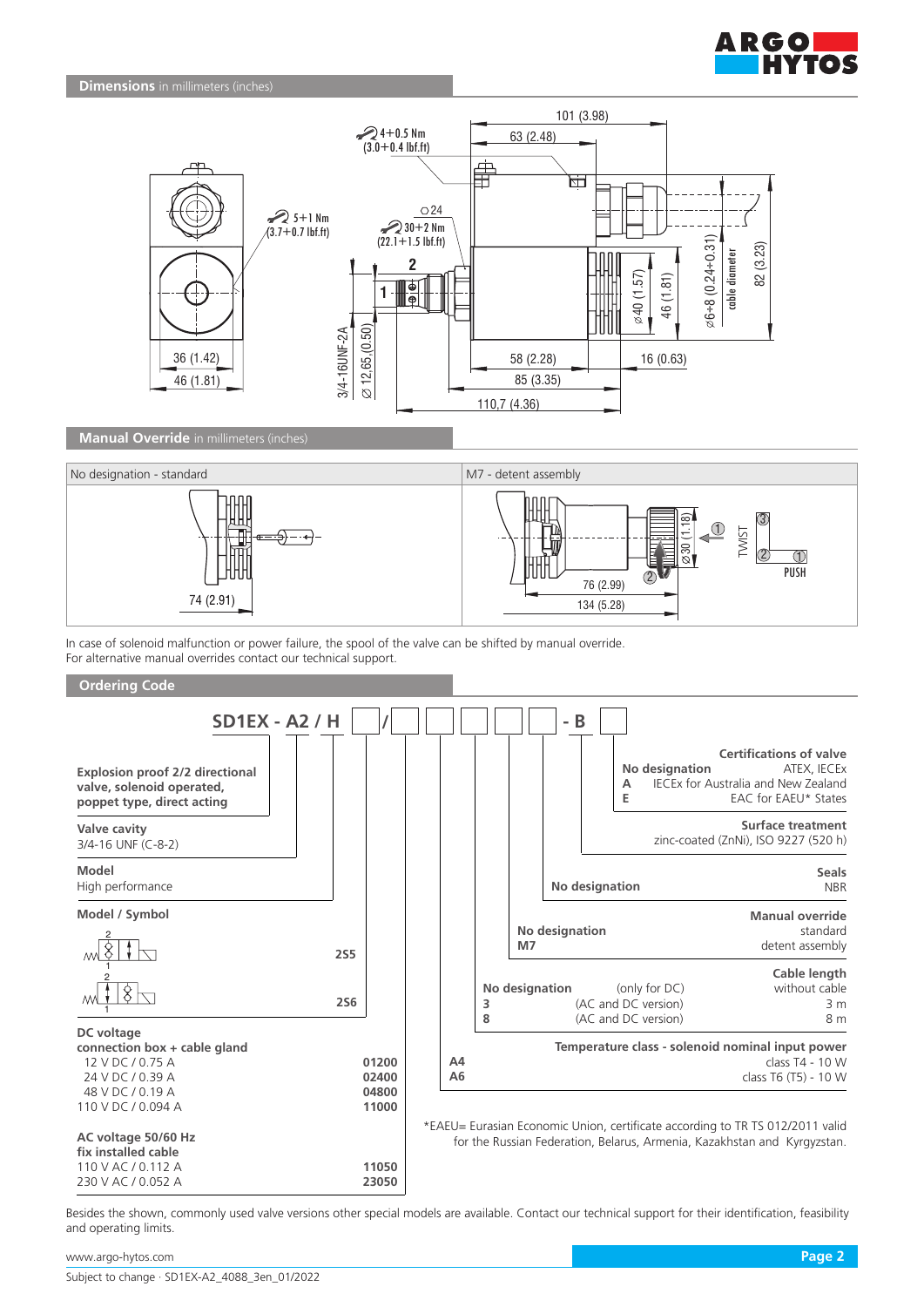

### **Marking of Solenoid**



#### **Marking of non-electrical part of valve**

# **ATEX / IECEx EAC**



### **Group I (Mining)**

| <b>Ex)</b><br>M <sub>2</sub><br>Ex e mb<br>Mb                                            | ATEX mark of conformity to the 2014/34/EU directive and to the applicable technical norms<br>Group I for mines<br>High protection - equipment category<br>Type of protection: e - increased safety, mb - encapsulated<br>Gas group (methane)<br>Equipment protection level - high level protection for explosive atmosphere                                                                                                                                                                                                                                                                                                                                                                                                                           |
|------------------------------------------------------------------------------------------|-------------------------------------------------------------------------------------------------------------------------------------------------------------------------------------------------------------------------------------------------------------------------------------------------------------------------------------------------------------------------------------------------------------------------------------------------------------------------------------------------------------------------------------------------------------------------------------------------------------------------------------------------------------------------------------------------------------------------------------------------------|
| <b>Group II</b>                                                                          |                                                                                                                                                                                                                                                                                                                                                                                                                                                                                                                                                                                                                                                                                                                                                       |
| ☜<br>II 2G<br>II 2D<br>Ex e mb<br>Ex tb<br>IIC.<br>IIIC<br>T6/T4<br>T85/T135<br>Gb<br>Db | ATEX mark of conformity to the 2014/34/EU directive and to the applicable technical norms<br>Solenoid for surface plants with gas and vapors environment for zones 1 and 2<br>Solenoid for surface plants with dust environment for zones 21 and 22<br>Type of protection: e - increased safety, mb - encapsulated<br>Type of protection: tb - protection by enclosure<br>Equipment suitable for substances (gas) of all group<br>Equipment suitable for all kinds of dust<br>Temperature class (maximum solenoid surface temperature)<br>Maximum solenoid surface temperature<br>Equipment protection level - high level protection for explosive gas atmosphere<br>Equipment protection level - high level protection for explosive dust atmosphere |